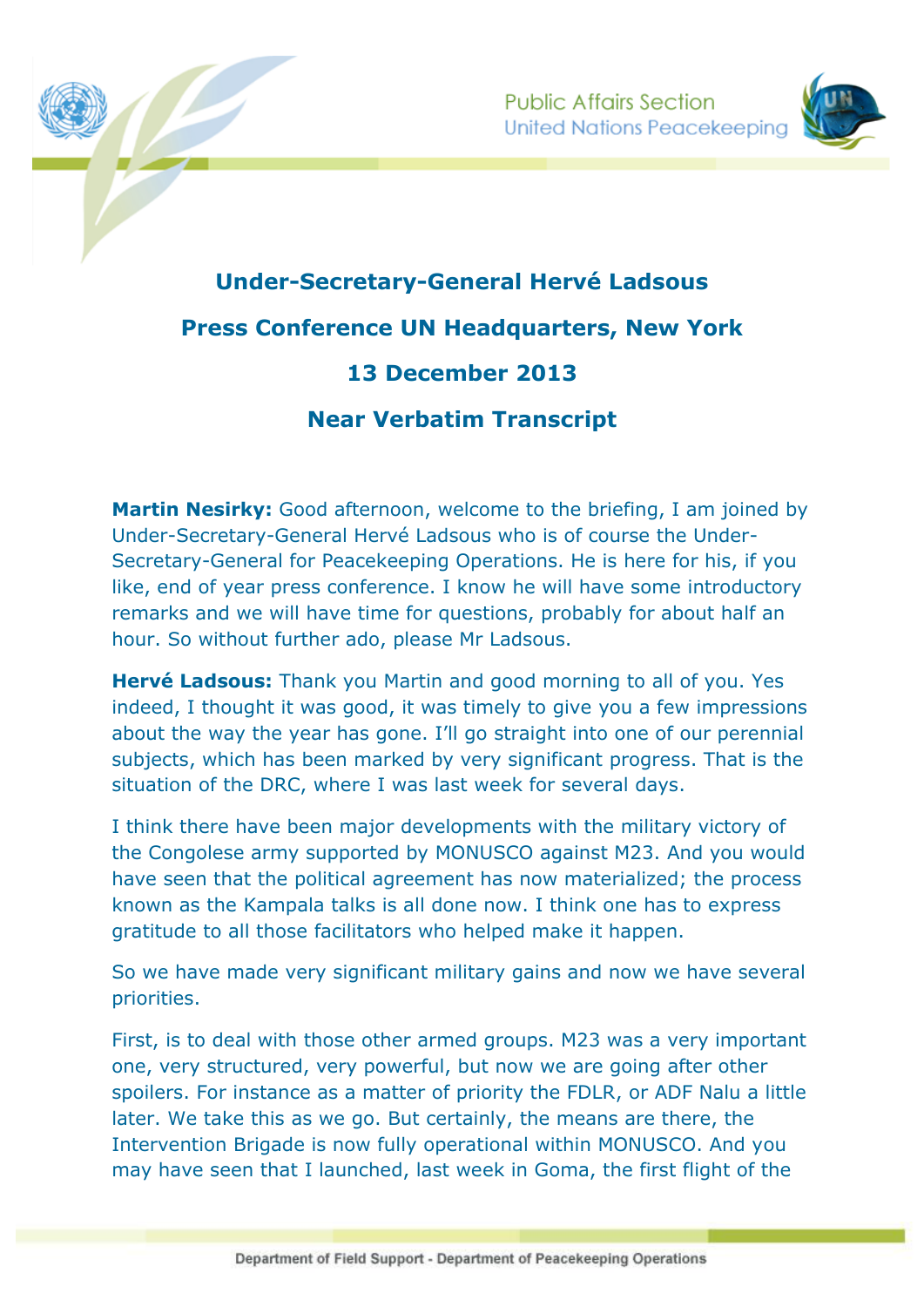



first UAV, unarmed UAVs for surveillance purposes only. I think they are going to be also a very important tool.

The second priority is to deal with the new situations that are emerging as fighters withdraw or draw down their arms. We've had in the recent period, just in North Kivu, 2.300 ex-combatants who have ceased to fight and we have to go through the DDR [disarmenent, demobilisation, reintegration] process in support of the Congolese government.

The third very important priority is not to let a vacuum establish itself. That is to say that the State of the DRC has to show itself, to be present, active with the police, with the administration, with the army if need be, in all these places that are now liberated where the civilians are now under our protection. This is what we call the concept of "the islands of stability" that we hope to expand gradually in order to achieve our goal of pacification of the eastern provinces.

A word about Mali, where there has been, if you compare the situation to exactly one year ago, significant progress. As you know we will be seeing the second round of the legislative elections the day after tomorrow. After presidential elections, which I think everybody agrees, were very free and transparent. But of course, now with the completion of the return of fully legitimate authorities in the country, we need now to go unreservedly, and I say we, it is the Government of Mali that needs to accelerate efforts to organise an inclusive dialogue with all the armed groups in the north, and all the communities in order to address what have been the root causes of the conflict over many years.

We are, of course, very vigilant on security. There have been several attacks over the last months against the Malian army, against us, against the French of *Serval*. It is true that the threat from the jihadists remains. And we have therefore to be watchful of this while, of course, not allowing civilians to be threatened or injured or killed by these groups. Anyway, this is all I think, partnership, a strong partnership, between the Government of Mali, the African Union, ECOWAS and the United Nations. And we are pushing with all speed possible to deploy, to complete deployment of the troops and police of MINUSMA.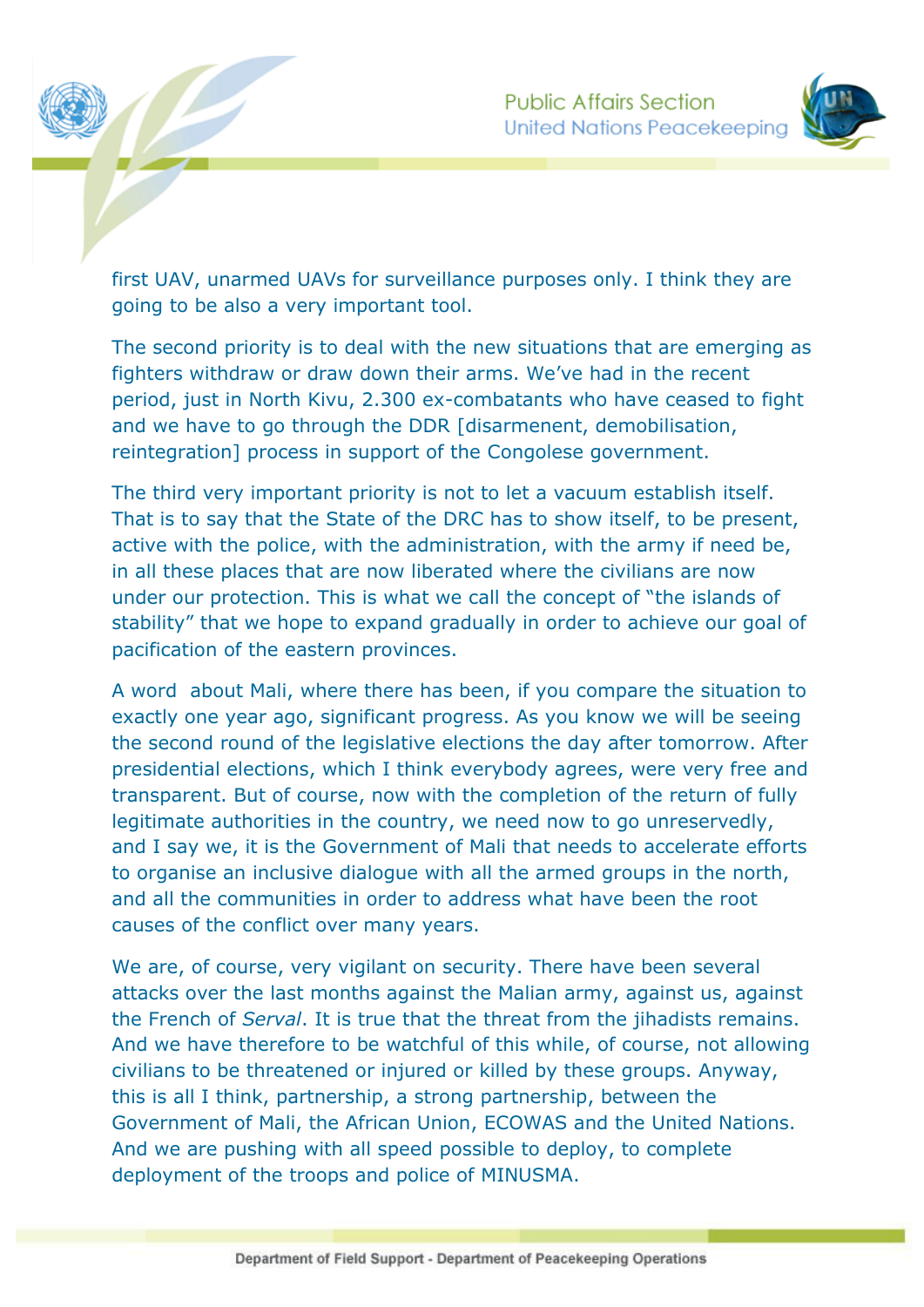

A word about the Sudans, where in fact we've had in the Republic of Sudan a difficult year with a new increase in attacks by armed groups with a result there have been about 400,000 more IDPs [Internally displaced people] in Darfur. We have been attacked, we have had 14 peacekeepers killed during the year, which is totally unacceptable and we consistently call for accountability. At the same time, of course, we continue working on the Doha process, in order to get more signatories involved because, as you know, there is in that country no other game in town except the Doha process so we have to continue.

We faced problems during the year with the need to protect civilians in South Sudan, especially in the eastern province of Jonglei. It is a challenge because the lack of infrastructure, insufficient mobility are of course real constraints for us but we are working actively on it and, I can tell you that, we are currently starting a redeployment of the military part of UNMISS so as to have better coverage of these provinces where most problems occur.

And finally, of course, we are keeping on working in Abyei. But we have to say that Abyei, the issue of Abyei has made no progress, whether with the establishment of the administration and all that follows. But we keep expecting that Sudan and South Sudan will agree so we can be in a better position to do our work there.

I should mention two final issues geographically speaking. Syria. We have UNDOF, twelve hundred people, twelve hundred and fifty people, deployed on the Golan Heights under very difficult circumstances. There is hardly a day without an attack or something being made on our people as they continue doing their work. Of course, this is unacceptable. We know that the international community cannot afford to have the Golan Heights becoming again an issue in a part of the world which has, God knows, much more worries than it should. So we are continuing to do the job but it is not easy.

On Central Africa. I would, of course, have to mention that. You know the context. We have political, special political mission, BINUCA. We have now, as decided by the Security Council in Resolution 2127, the re-hatting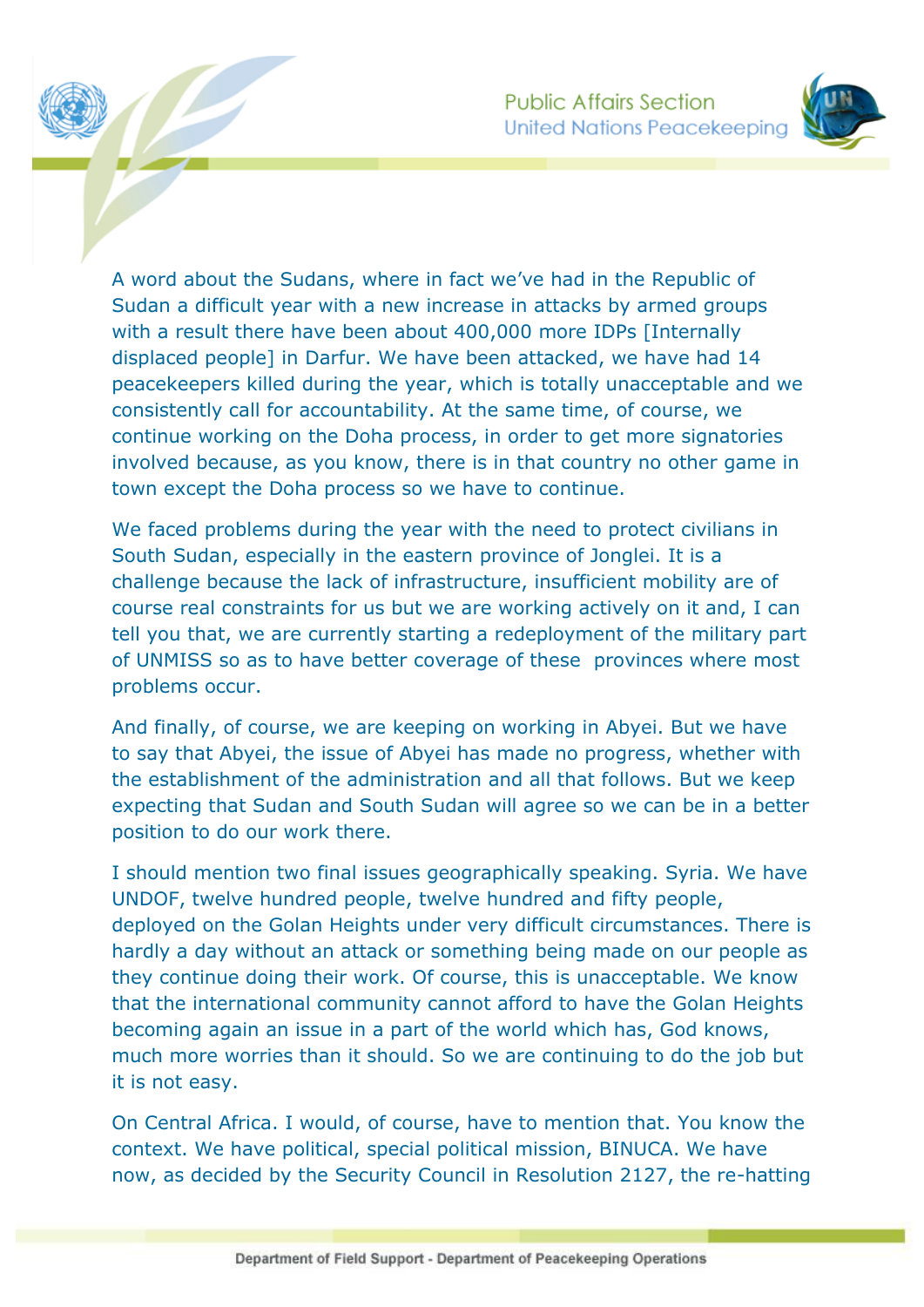

of Central African States' troops to the African Union that will happen on 19 December. We are working actively on supporting this MISCA, and at the same time the Resolution has requested the Secretary-General to report within 90 days on possible other solutions including the transformation of MISCA into a UN peacekeeping operation. That will be for the Security Council to consider in due time. But we are working on this option.

So all in all a very active year. We continue, I continue to place high value on the need to continue improving on the quality of UN peacekeeping, in many respects: more work about training; more work about monitoring the quality. You may know that the General Assembly has created the Director General for, the director for strategic peacekeeping partnership, which was originally the concept of the Inspector General. Now it is a little bit different but it is aimed at addressing those issues that may affect the quality of our operations.

We continue to introduce new technology. I mentioned the UAVs the Kivus.

And of course at the time when the fiscal crisis throughout the world does impact on the resources that we have we are trying to continue doing more with less. That is not easy but I would give you one figure which I think shows that these efforts are really pay. The cost per head of peacekeeping uniformed personnel, both soldiers and policemen, has actually decreased by 16 per cent, one six, in five years, simply because we are more effective in our management. We are looking at all the details that need to be looked at. So I think this all pays and I think the Member States are aware of this.

At the same time we are right-sizing, that is in effect diminishing, the size of some of our operations that have gone already through a large part of their life cycle. We are downsizing in fact in Haiti and Cote d'Ivoire, in Liberia, in Darfur also to some extent. This is an effort that will continue because that is what Member States expect from us.

So this in a nutshell is where we are.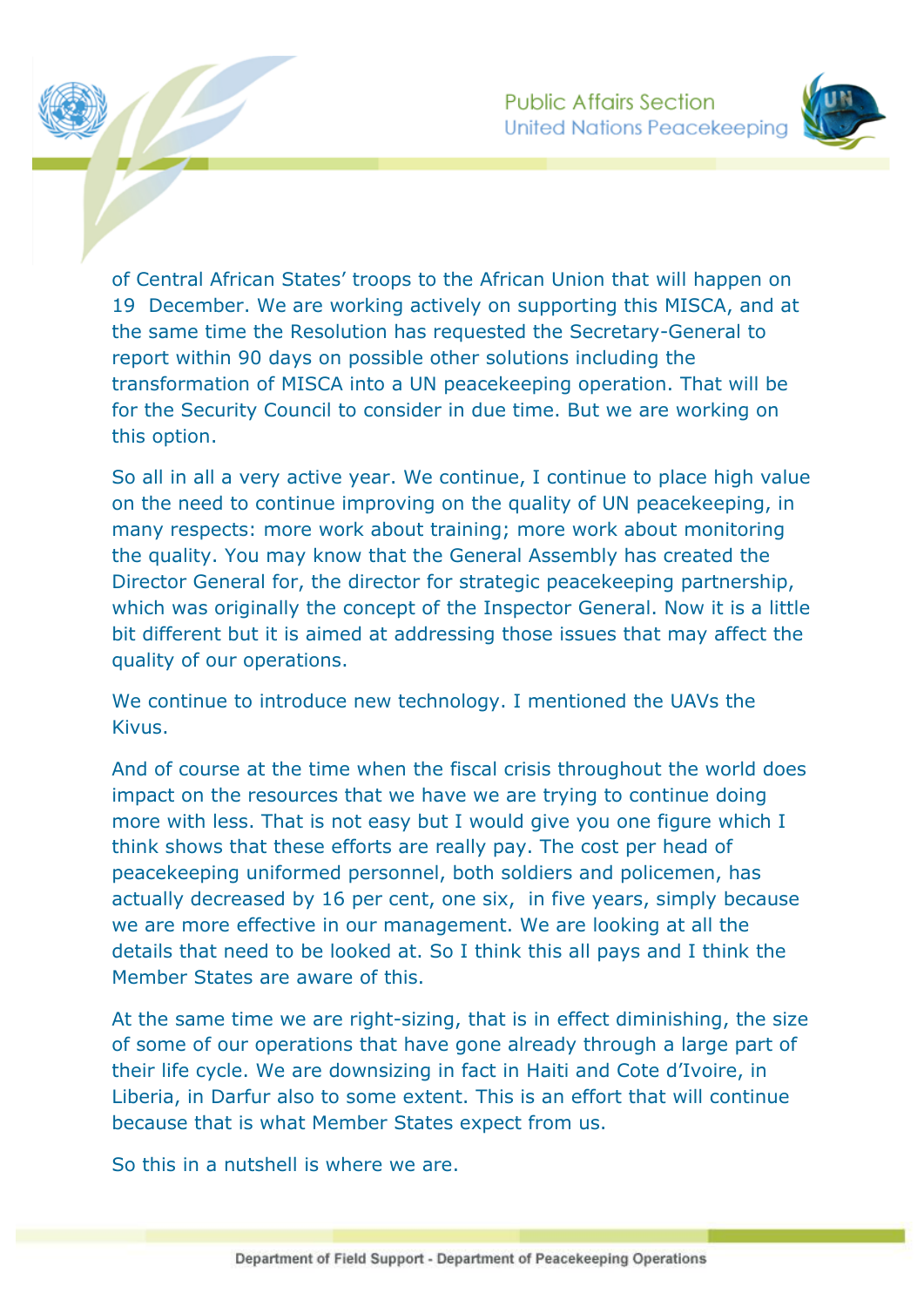

Let me just express our sorrow, of course, at the fact that we have had over this past year 90 of our colleagues who died, 29 of them through deliberate attacks against them. This is really a shame and we are terribly sorry for the loved ones. This is also the reality. So more than ever safety and security of our personnel remain a major concern and something on which we keep working at all times and actively upon.

Thank you for your attention.

**Martin Nesirky:** Thank you very much indeed Under-Secretary-General Ladsous, please questions.

**Question:** Thank you, it's Pamela Falk from CBS news. Under-Secretary-General Ladsous, welcome on behalf of the UN Correspondence Association. Thank you for the briefing. My question is about the drones or the UAVs, surveillance drones, in DRC. When you were there the reports were that there were one or maybe two launched, and maybe maximum of five. How effective have they been and what are you looking for in terms of battlefield successes or not? What are you looking for and have they been successful?

**Hervé Ladsous:** In fact we have started initially with two UAVs and the number will be brought to five by the first of April. But it is not only about the machines. It is also a whole chain, where we get live pictures from the field. This is what I was the witness to last week. We get very accurate and very precise pictures of what is happening. What we are expecting is twofold. First, much better information from military units as to what is happening on the ground. Whether an armed group is about to attack, you know, you get much better sense and you get those pictures. Also infrared signals, radar signals. So I think this will be improve very much on the information available. It will also thereby contribute somewhat to a better safety for our troops. And, last but not least, it will also give us much more information, real-time, on possible movements of people of civilians. If one of those armed groups, is about to commit an attack, immediately in that part of the world it translates in thousands or tens of thousands of people, civilians going somewhere else, trying to escape. Since the heart of our mandate in the DRC remains the protection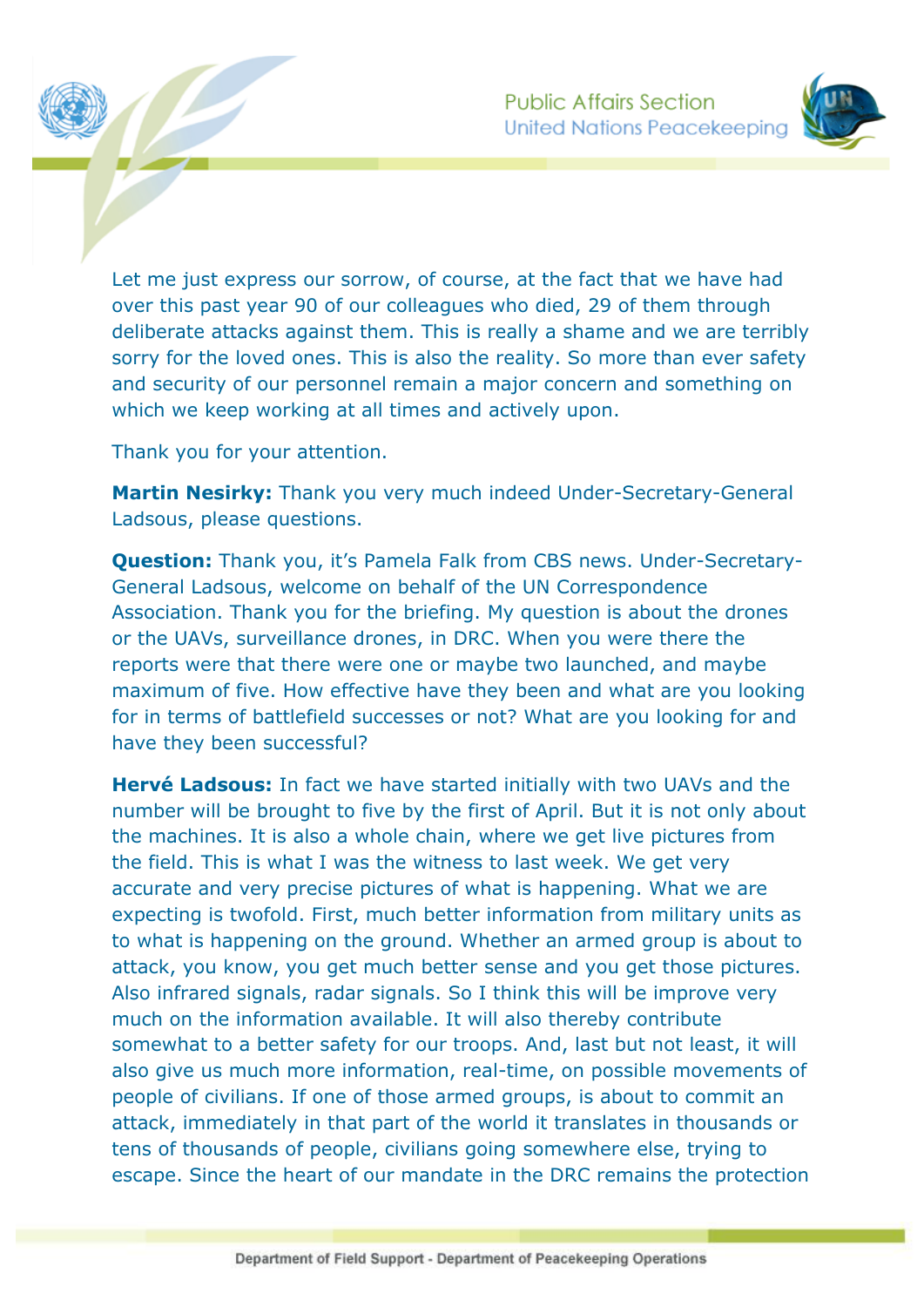

of civilians, I think, all together it will allow us to do an even better job. And, of course, we are looking at the possibility of drawing lessons eventually, so that we can see whether in due course we might use this sort of equipment in other theatres.

**Question:** Great, thanks a lot, Matthew Lee Inner City Press on behalf of the Free UN Coalition for Access. Thanks for doing the briefing. I want to ask you two questions about Mali and I hope you will answer them.

One had to do with the Kidal, the incident. It was reported at least, and you can say if it's wrong, that the peacekeepers ordered the crowd to disperse at the airport and somehow the crowd ended up getting fired on and I believe one woman was killed, but at least two were critically injured at the time. And I wanted to know whether MINUSTAH, excuse me, MINUSMA, is doing some kind of investigation, and what the kind of rules of engagement are in terms of protestors? The other one has to do the Letter of Assist field services I can believe also in Kidal, just sort of what the process was? It was given to France I've tried to ask how much money is involved in this procurement and why it's not more public than it is.

**Hervé Ladsous:** I make it a policy not to respond to you, Mister. But I will respond on the Kidal because indeed it was a very infelicitous occurrence where our UN Police and SERVAL the French troops, ordered the crowd to disperse. We are further investigating to the matter. It appears that the Malian police did shoot and that, yes, three civilians were injured one of whom died over the weekend. We have repatriated the body from Bamako, where we had transported the wounded, back to Kidal for burial. So, as I said, we are looking further into the matter. But of course we have to say that if indeed it is established beyond any doubt that the Malian police did shoot, that is not the way to behave, this absolutely unacceptable.

**Question:** Thank you Mr Under-Secretary-General. My question is on Syria. In January, the sides will come together and hopefully talk about the transitional period in Syria. While that happens, do you foresee that your Department will be involved to keep at least some kind of peace in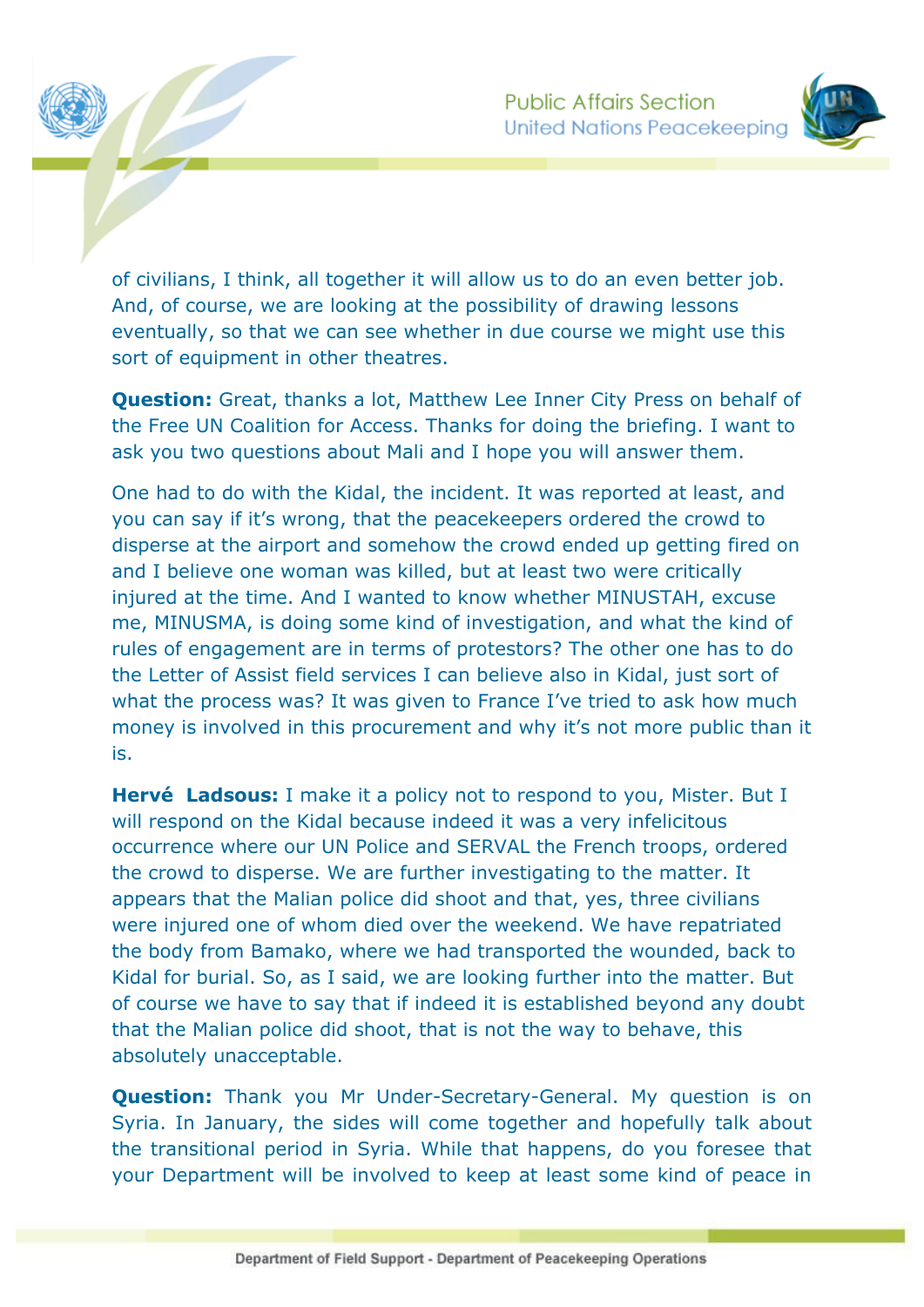



Syria? Generally speaking, how is your Department going to be involved after the January process? How do you prepare for it?

**Hervé Ladsous:** Well, I explained several times that of course, the first thing is to have Geneva II or Monteux now on the road. You have seen the invitations sent by the Secretary-General for the 22<sup>nd</sup> of January. And of course, it is the hope of all of us that this does materialize in a political result or a political process or something that can contribute to be putting an end to an immense drama that has unfolded in front of us for more than two years in Syria. And yes, if certain conditions could be met, we might if that is the request of the Security Council, we might contribute towards stabilization of the situation in Syria. We have been working on various scenarios and planning ahead. But clearly this is still paperwork, because nobody really knows what is going to unfold politically over the next weeks or months. The hope is there, so we have been getting ready to do our bit. But that will depend very much on the political process and its outcome.

## **Martin Nesirky:** Please, and then Lou.

**Question:** Thank you very much. My name is Ahmed [inaudible]. I am a correspondent for various Arabic language news media. Under-Secretary-General, with regard to the DRC and the Sudans. On the DRC, you mentioned that a lot of the armed groups have ceased their operations; including there are 1,500 soldiers who ceased to fight. May I ask, what is the procedure followed with these soldiers who ceased to fight? Is there any sort of rehabilitation for them or incentivizing for them not to go back into mercenary activities or engage in armed conflict?

And the other part of my question is on the Sudans. You mentioned that there were 14 peacekeepers killed during the year. That is something very sad and our condolences for the families and the loved ones. But what is beyond the Doha process? Obviously the Doha process is not fulfilling what it was established for? How long do the UN peacekeepers have to wait to see the colleagues fall while the politicians have reached those stage of impotence in dealing with such matters? Thank you very much.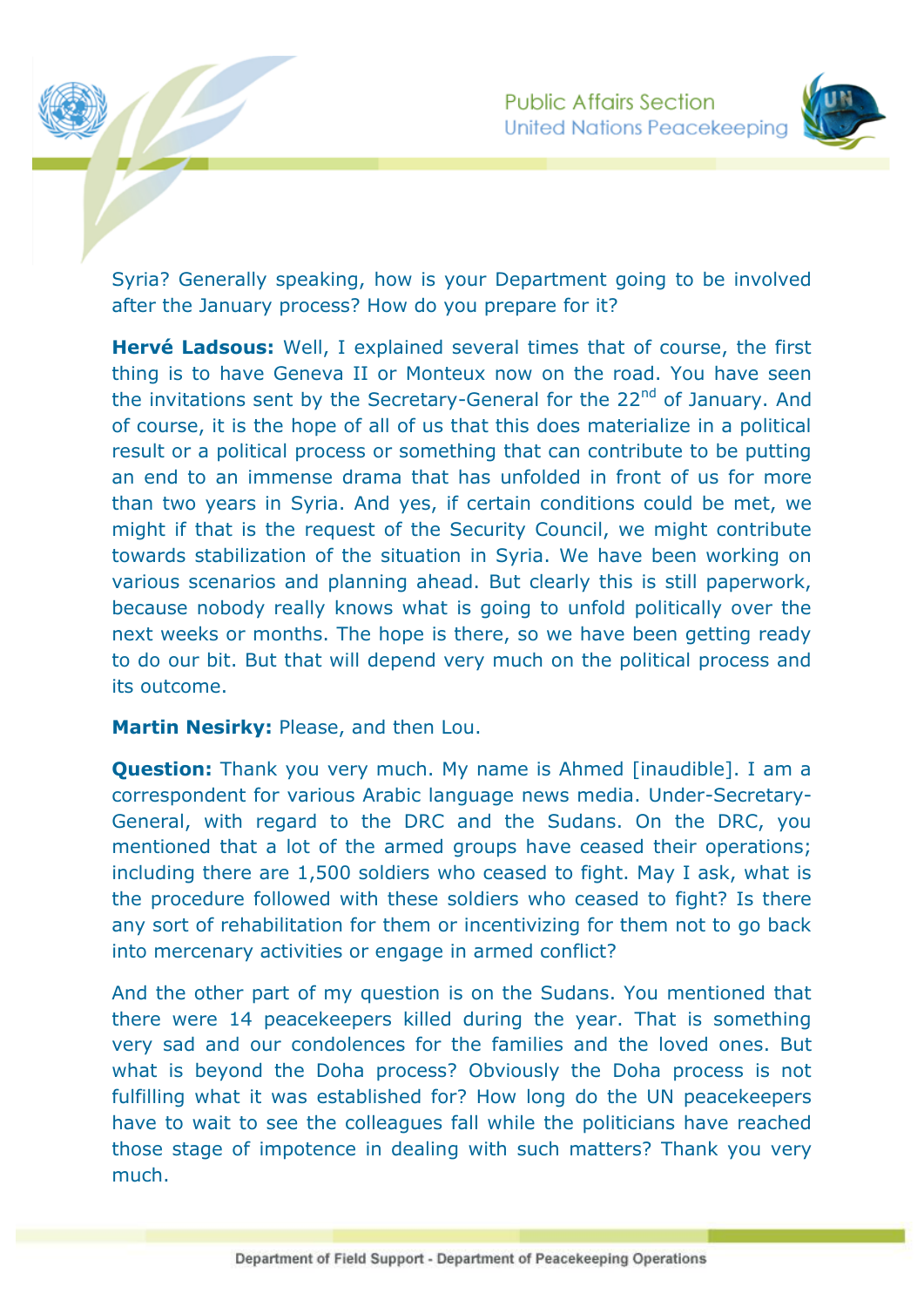**Public Affairs Section United Nations Peacekeeping** 



**Hervé Ladsous:** On the DRC. Sir, I would perhaps, not use the word soldiers, combatants yes, but definitely not soldiers. I think if we are seeing those relatively large numbers of people stopping to fight it is because of the deterrent effect of the Brigade, the Intervention Brigade and now the drones. People think that maybe it is not worth their while to continue combating. Yet, of course, it is true that we cannot leave them in a vacuum because if they see nothing coming their way, they may very well return to their terrible habits. This is why it is terribly important to have a real DDR process, disarmament, demobilization and reintegration. Not reintegration into the army of the Congo. That is very clear from the point of view of the Government but reintegration into society, giving them back, or a sense of belonging to a national community. So civic education and eventually giving them some sort of training which will allow them to take a job and possibly return to their place of origin. We are waiting, that was my message during my meetings last week with the President, with the Prime Minister. We are all waiting for their plan because it has to be their plan. And we are ready to move in with our teams and our experts into implementing the actual measures but first we need a political decision. That is very urgent.

Regarding the Sudans, the Doha process is what it is. There is no other game in town. We know that one of the limitations is the fact that several groups are not signatories to this agreement. So it is, in effect, a large part of the work of our Joint Special Representative Mohamed Chambas to try and get more movements to become signatories. He has had consultations, in particular last summer in Kampala. He is having regular meetings to try to bring them in so that circle can enlarge and the implementation can then proceed to better conditions. But it is, I do agree, a difficult and time-consuming exercise.

**Question:** Thanks, On the subject of the DRC again, you mentioned 2.300 ex-combatants, who had given up their weapons. Where, when did this happen? Exactly over what time frame? And what groups were they from? Were they mainly M23? And then, a second issue, could you maybe tell us more about the weapons that were left behind by the M23, where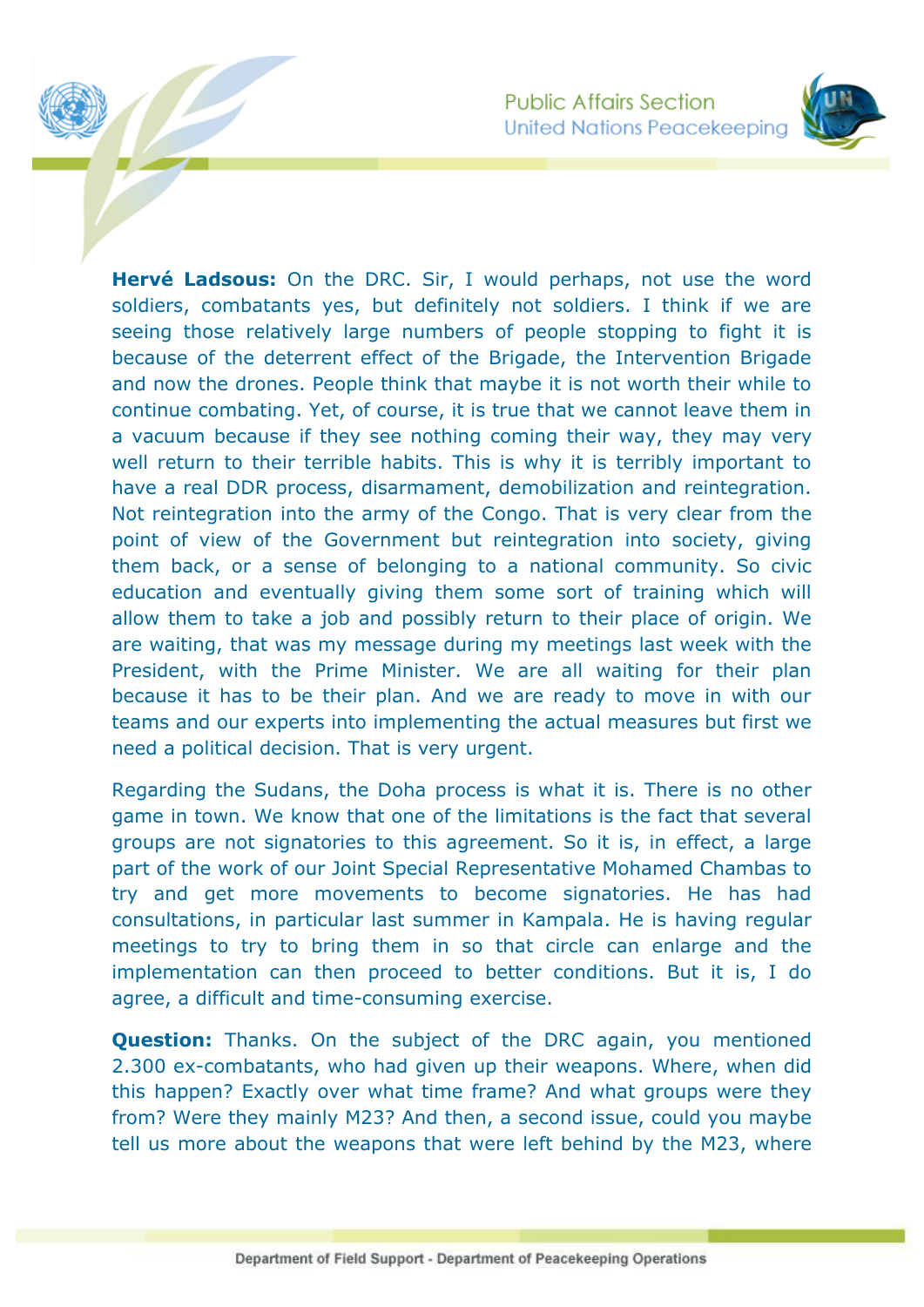



they came from? Any details on the fight against the FDLR or the ADF would be interesting?

**Hervé Ladsous:** Those 2,300 have come forward over the last two or two-and-a-half months and they are from many groups. They come from M23. They come from Maï-Maï. I went to a place last Wednesday called Pinga, which was evacuated. And this is again an indication of the way the deterrents seem to work because they were the Maï-Maï Cheka, very bad people. Cheka himself has disappeared somewhere but his people have in effect surrendered. It is a good spread.

Now regarding the weapons, I flew over the hills of Chanzu which was the last battle effectively between the FARDC, helped by MONUSCO, and the M23. It is amazing the quantity of weapons that were seized there including heavy calibre, hundreds of tons of all sorts of stuff including a year's worth of ammunitions supplies. As you know, there is a Committee of Experts. They are working. I talked to them, and they are not ready yet to give out their findings, their conclusions. But that will come. I am sure it will make interesting reading.

**Question:** Thank you Mr Ladsous. On these figures you provided on the 90 UN personnel dead. Can you please give us a break down of how many of them were peacekeepers and how many of them were civilian personnel? And also in which countries the most were killed?

**Hervé Ladsous:** I will not tell you about the countries because that is between the country concerned and us, but most of them were indeed military personnel. You know we just had one died yesterday of accident in that particular case, but it was a soldier. So no I cannot give you more details.

**Question:** Thank you Mr Ladsous. My question is, if we can go back to the drones. Who operates them? I understand they require special knowhow. Do the same peacekeepers operate them? Or do you get them with specialised personnel? And if yes, can you tell us where these personnel come from? Thank you.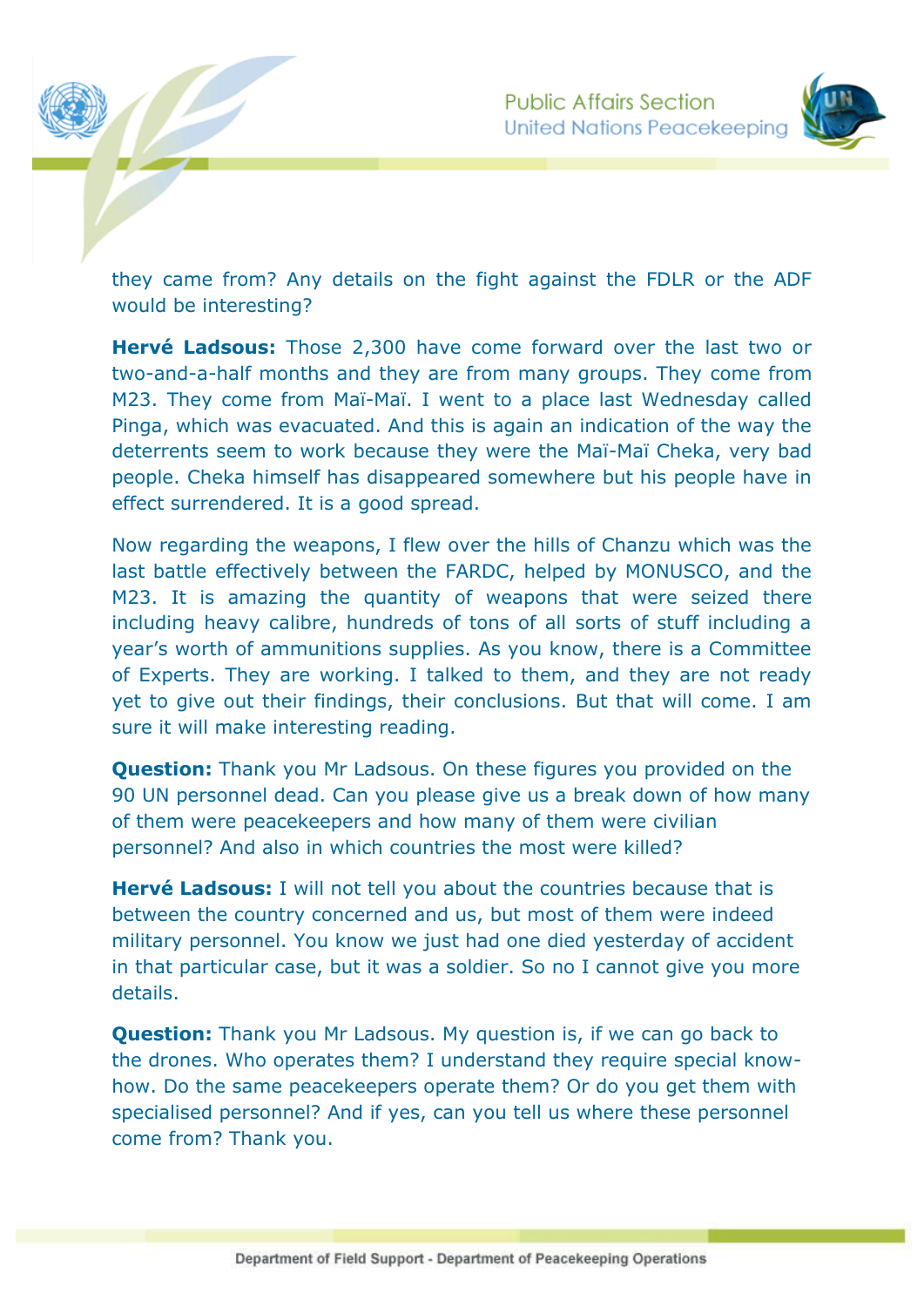

**Hervé Ladsous**: This was a subject of a contract passed with an Italian company. There was a competitive process and they were found to offer the best service. Because you see it is not just, as I said, flying machines. It is also a chain of communicating pictures and making the best use of them. So it does involve a small team of personnel who are supplied by the contractor and that's how it works.

**Question:** Joseph Klein Canada Free Press. My question involves the Central African Republic and to get a better idea of who the fighters are. I know Séléka are involved. We understand it has become more sectarian in nature. From the information you received have you detected any presence of jihadists from other countries that are now participating in this fight? And secondly, it has been alleged that that more actions are being taken, to the extent that any enforcement actions are taken at all, against some of the Christians combatants, who see themselves as trying to defend themselves against the initial attacks by the Séléka groups. Could you comment on that?

**Hervé Ladous:** Well in very general terms, you know, because we do know that to have a rough idea, you have the Séléka who are predominately Muslim fighters, and you have in front of them the Anti-Balaka who appear to be Christians. And it is true that the conflict is getting more and more confessional. Everything has to be done to avoid that because that would only compound a crisis which is already major. It means, by the way, that when it comes to national reconciliation that will have to include a religious chapter because otherwise it will not be sustainable. But certainly it is a crisis of massive and tragic proportions.

**Question:** Just following up though has there been any detection of jihadists starting to come in? Starting to come in from other countries.?

**Hervé Ladous:** I am not in a position to confirm beyond saying, as you have, I have seen, I have read I have heard rumours about that. And let's face it, Central African Republic is in a part of the world where there are known to be a number of jihadist groups. It is not far away from Nigeria for instance. It is not far away from the Sahel. But I cannot tell you more.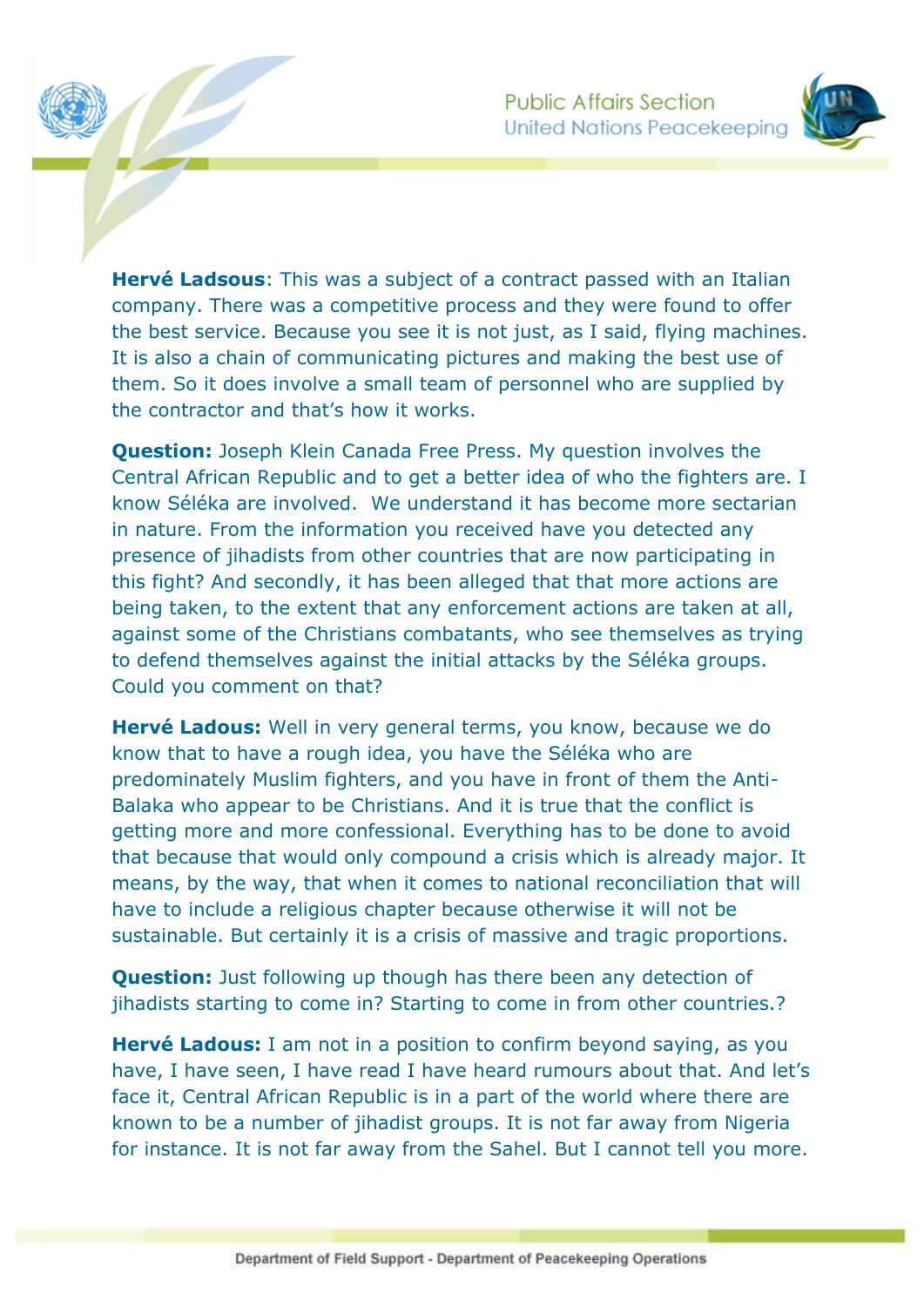

**Question:** Thank you. Stefan for Radio Radicale in Rome and La Voce New York, here in New York. Mr Ladsous, the charter says the whole, every county has to contribute for the missions, the peace missions around the world. And not only financially also with the blue helmets. Now in these here 2013 there was some, did you expect, did the countries for you, especially the major countries, did they contribute fairly like you expected? Or are there some some countries not doing what you should you are expecting?

**Hervé Ladsous**: I would agree with you sir, that it is I think not a satisfactory nor indeed a sustainable situation, such as the one we face. Where 95 per cent of our uniforms come from countries of the Global South. And when it gets to African missions, missions on the African continent, then the percentage is 99 versus one per cent. So, no, that cannot go on indefinitely.

So it has been part of my work over the last year-and-a-half to talk systematically to in particular all those countries of the Global North that have been very much engaged in Afghanistan. Telling them that now that 2014 and the exit from Afghanistan is just round the corner they would be very welcome to come back to UN peacekeeping. Indeed just to give you an example, the decision by the Dutch government, confirmed yesterday by parliament, to send 300 troops and four military helicopters to Mali is, I think, an indication that this message is getting through and that these countries are indeed taking measures to help us rebalance somewhat the exercise. I give you the example of the Dutch but there are quite a few others, significant others. As we see maybe especially next year and towards 2015 I think we will see much more of that.

**Martin Nesirky:** Okay. Carla this is the last question. Please use the microphone. Also just to add should there be further questions for the Under-Secretary-General after this I would request that you wait for Mr Ladsous to exit the briefing room and you can follow him out and ask the questions there.

**Hervé Ladsous:** [Laughs] I would not advocate that, I have another appointment.